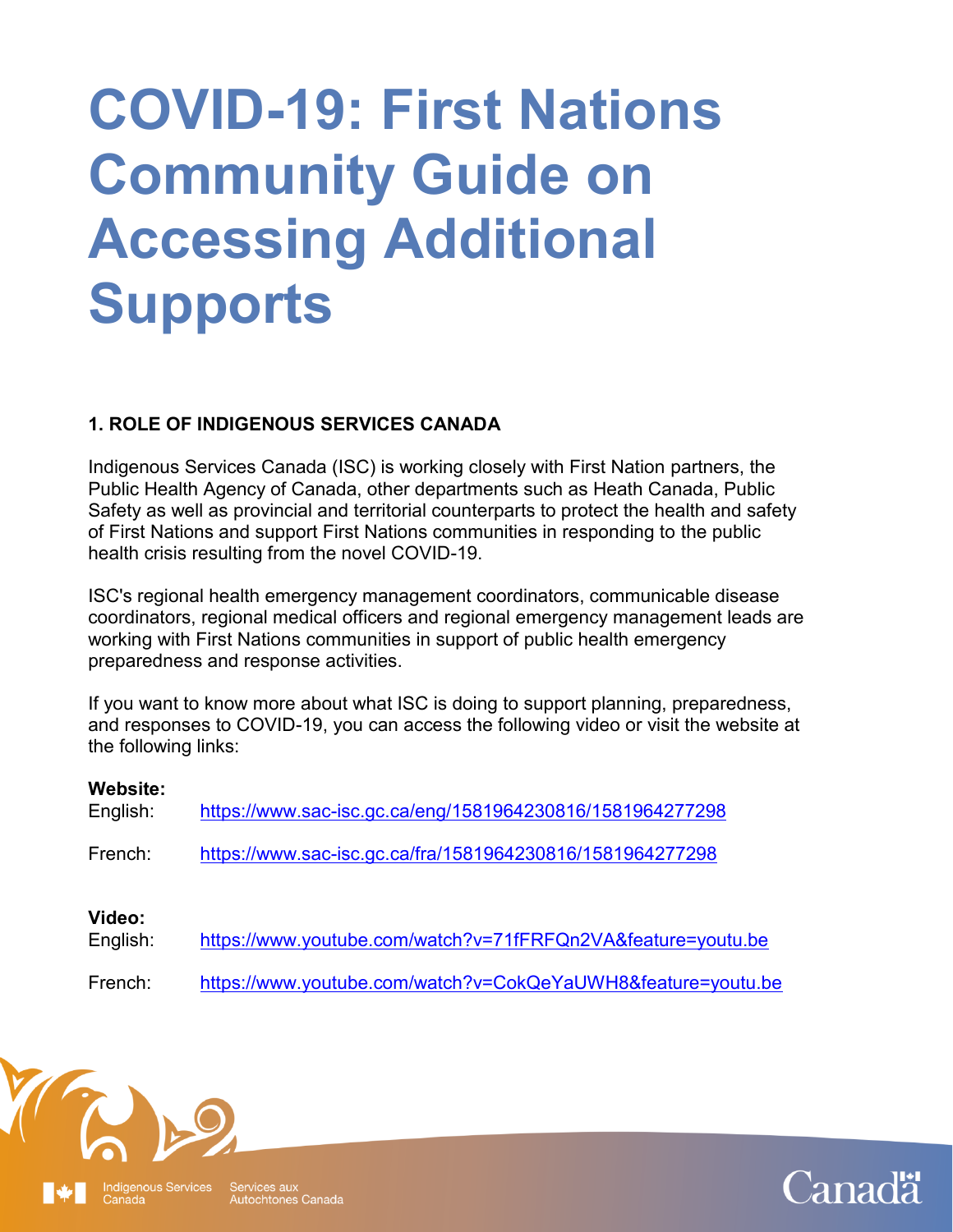# **2. COVID-19 SPECIFIC FUNDING ANNOUNCED BY GOVERNMENT OF CANADA TO SUPPORT FIRST NATIONS PUBLIC HEALTH RESPONSE**

The Government of Canada's response to COVID-19 complements and is integrated into the broader pandemic public health and safety measures of the provinces and territories.

In order to support First Nations in preparing for and responding to COVID-19, which has been classified as a pandemic by the World Health Organization, the Government recently announced two funding tracks through which First Nations communities can access resources:

- 1. \$100 million for areas of federal responsibility, including for First Nations, Inuit and Métis community public health needs. These funds will:
	- Respond to identified needs to update and/or activate pandemic plans;
	- Support an effective allocation of the limited public health and primary health care capacity to respond to the COVID-19 outbreak;
	- Align response efforts with scientific evidence as determined by a medical officer of health; and,
	- Address immediate needs in the short term.
- 2. \$305 million for a new Indigenous Community Support Fund
	- This fund will be allocated on a distinctions-basis and will provide leadership with the ability to make choices that work for their communities.
	- It is anticipated that funding will be used to both proactively address immediate needs in First Nations, Inuit and Métis Nation communities. Communities will be able to proactively respond to emerging needs as they arise.
	- Funding will begin to flow in short order through existing mechanisms.
	- More information will be available soon.

Please note that the information outlined below is in regards to accessing support either through the \$100M announced last week or other existing programs for which expenditures related to COVID-19 may be eligible. Additional information on the \$305M Indigenous Community Support Fund will be available soon. That amount is over and above what is discussed below.

## **3. ADDITIONAL PUBLIC HEALTH-RELATED EMERGENCY SUPPORTS AVAILABLE FOR FIRST NATIONS COMMUNITIES**

While it is difficult to know exactly how, when or where COVID-19 might affect communities, it is important for all First Nations communities to be prepared by updating and testing their all-hazard/pandemic plans.

# **A. Supports through the First Nation and Inuit Health Branch**

The First Nations and Inuit Health Branch (FNIHB) provides funding and expertise to First Nations communities for developing and maintaining their all hazard or pandemic plans in all provinces except British Columbia (BC).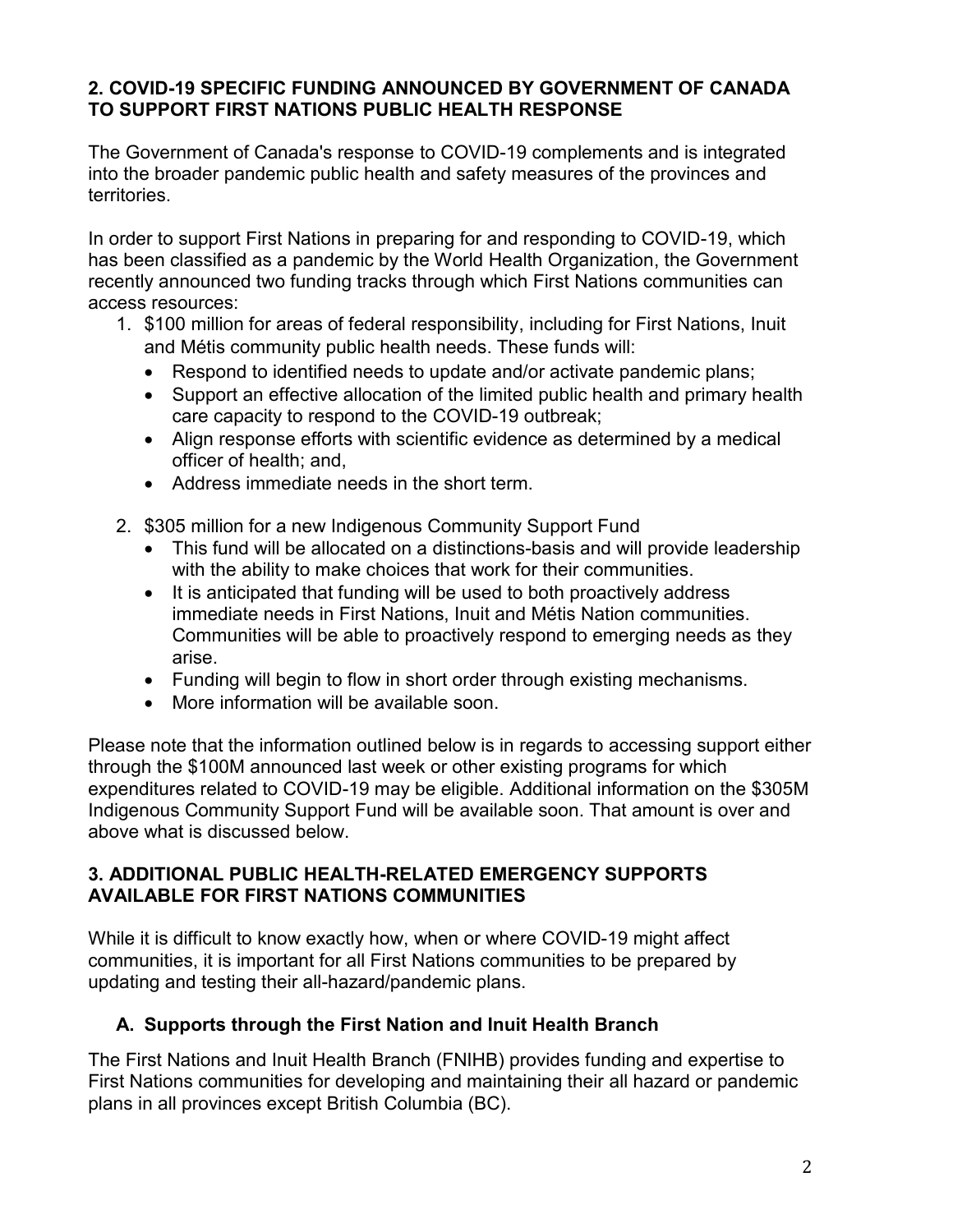In BC, FNIHB will be supporting the First Nations Heath Authority (FNHA) who is coordinating community requests for communities, which are transferred under their health authority in this province. As well, in the Yukon and Northwest Territories, FNIHB will collaborate with First Nations and the Territorial Governments to identify the need for additional supports.

On-reserve communities who require assistance in updating their plans should contact their ISC Regional Office (See Annex B).

The table below provides some examples of public health-related emergency eligible expenditures that can be submitted. Recognizing the increased demand globally and across Canada for surge health capacity and supplies, we encourage communities to take a *collaborative and coordinated approach to organizing surge capacity and procuring supplies* wherever possible with neighboring communities, local public health authorities or through Tribal Councils or First Nations Regional Health Authorities.

## **Examples of Eligible COVID-19 expenses**

- Community or service provider level infection **prevention and control supplies** (soap, sanitizers, disinfectants, personal clinical supplies, community training, etc.);
- **Medical Transportation under the Non-Insured Health Benefits Program**: Travel (air, ground and water) / Meals and accommodations (note high-risk individuals eligible for private ground transportation, such as taxi, and private accommodations, such as hotel);
- **Emergency Transportation & additional escorts under the Non-Insured Heath Benefits Program:** Travel (air, ground and water) meals and accommodations (note high-risk individuals eligible for private ground transportation, such as taxi, and private accommodations, such as hotel);
- **Health human resources surge capacity**: primary care nurses and public health nurses, or other health providers such as paramedics and community workers;
- **Mental health services** to support communities, particularly when they are facing affected individuals;
- **Adaptation of community space** for surge capacity access to medical care or for self-isolation or other related purposes and additional operation and maintenance cost incurred by surge capacity requirements;
- **Storage** costs of supplies;
- **On-the-land initiatives** to support social isolation or food security; and,
- Other types of expenses considered on a **case-by-case basis**.

*To access Personal Protective Equipment (PPE), please see section 5*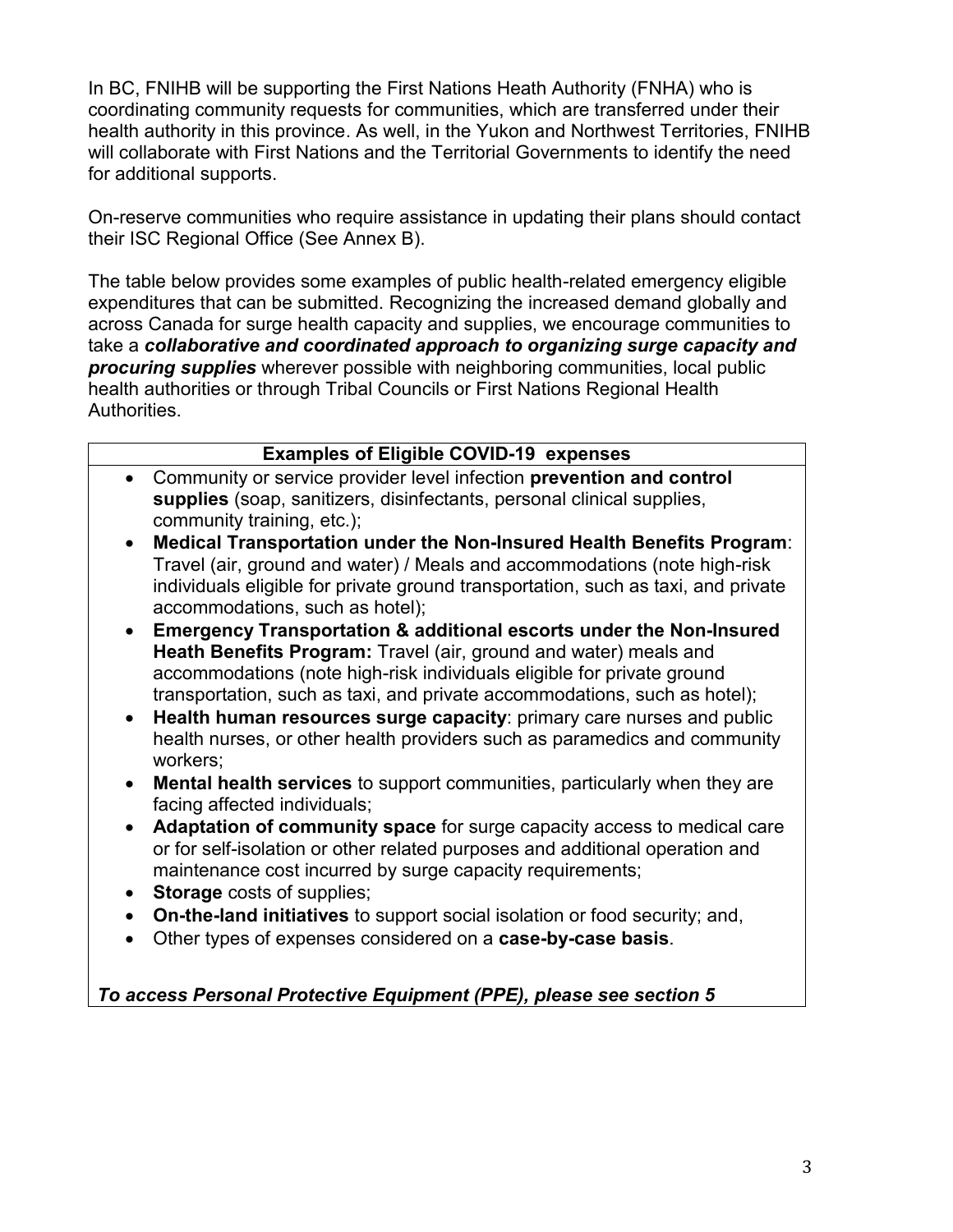# **B. Supports through the Emergency Management Assistance Program (EMAP)**

In addition to public health related emergency supports, First Nation communities on reserve may need emergency assistance services that can be provided through the Emergency Management Assistance Program (EMAP). The types of expenses covered under EMAP when communities are under imminent threat include:

- incremental wage costs, including temporary hires and overtime;
- rental of special equipment:
- set-up costs for one-time preventative measures;
- insurance and fuel costs of response vehicles;
- care, feeding and accommodation of human resources separate from health care professionals, if required (contractors and temporary hires);
- communications (satellite phones, cell phone usage above and beyond normal use); and,
- water and household supplies (i.e., providing food and water if there is a concern that a shortage may occur)

At this time, Emergency Management Assistance Program assistance is dedicated to ensure the immediate health and safety response of First Nations related to COVID-19. Funding will not be used to support capacity building activities, nor to supplement other programs such as Band Support Funding. Eligible expenses will still be funded in cases of fire, flood or other natural disasters that pose an imminent threat to communities that would typically be supported by the Emergency Management Assistance Program.

# **C. CHILD & FAMILY SERVICES & JORDAN'S PRINCIPLE**

Existing processes are still in place to support Child and Family Services, and Jordan's Principle. Expenses can continue to be submitted through these existing processes, even if related to specific supports to respond to COVID-19 response efforts by First Nations child and family services agencies or by families/service providers related to the needs of specific children.

# **4. HOW TO SUBMIT A REQUEST**

Please, consult your ISC Regional Office (Annex B) when submitting your request.

See Annex A for an example of a template to submit requests for funding for costs planned or incurred by your community due to COVID-19.

To submit a request for funding or reimbursement for costs incurred to update and/or activate your pandemic or all-hazard plan beyond your current funding levels, submit a list of planned expenses or keep a list of incurred expenses that includes information related to:

- Cost (if reimbursement, with receipt or invoice);
- Item required or purchased: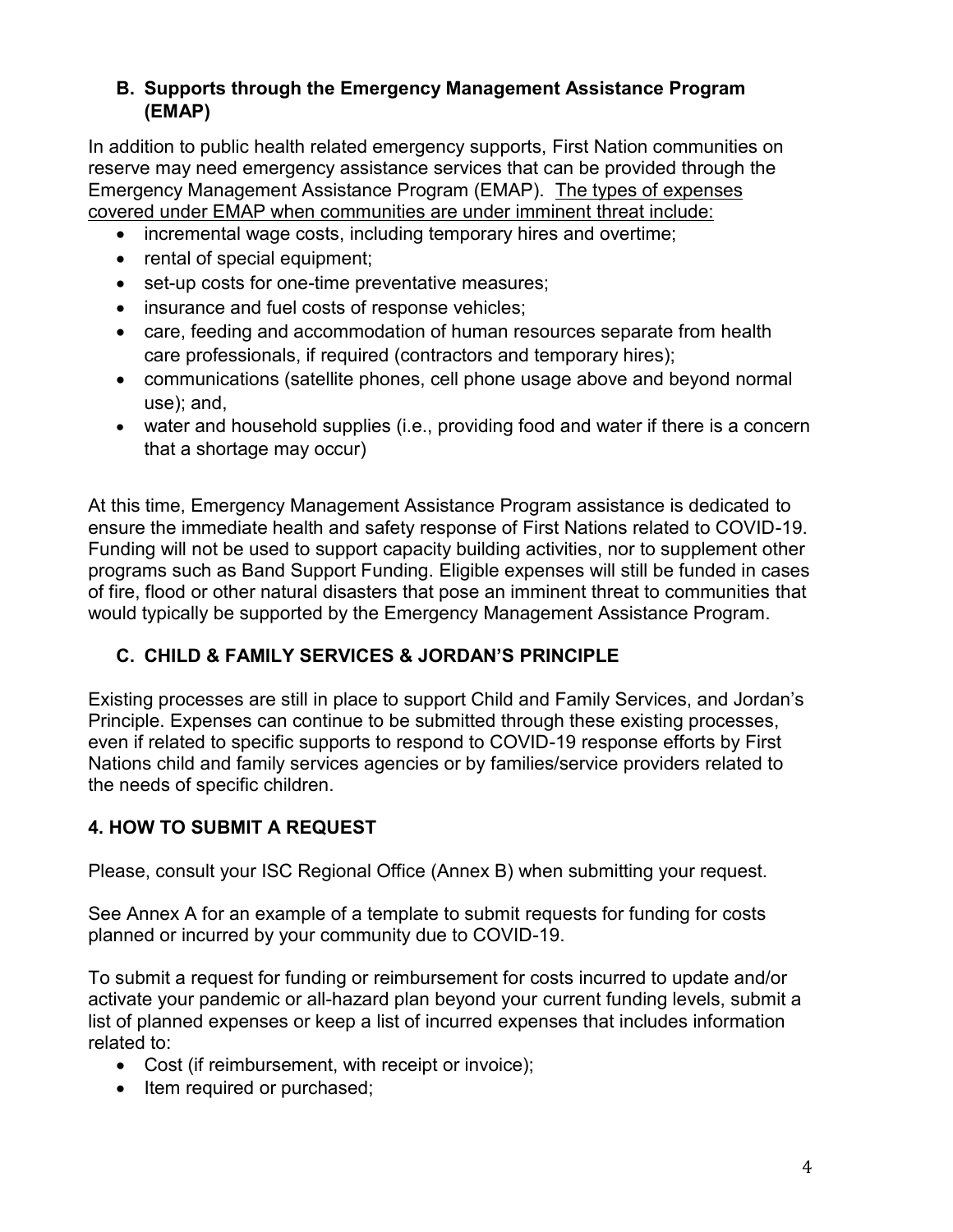Brief description of item and the essential function it provides your community to be able to operationalize your plan; to support your community in reducing the spread of COVID-19; and/or to respond to cases in your community.

See Annex A for an example of a template to submit requests for funding for costs planned or incurred by your community due to COVID-19. Only one application is required to access any of the above requests, with the exception of Jordan's Principle or Child and Family Services agency claims who should continue to work directly with their regular contacts (e.g. 24/7 Jordan's Principle call centre or regional Focal Point).

## **5. HOW FIRST NATIONS COMMUNITIES ACCESS PERSONAL PROTECTIVE EQUIPMENT (PPE)**

Communities who are not able to have orders for Personal Protective Equipment (PPE) filled through regular procurement channels, such as PPE suppliers, or provincial/territorial PPE stockpiles, should contact the Regional Medical Officer in their Region at Indigenous Services Canada to let them know (see list in Annex B).

Requests from communities who provide essential primary health care services will be assessed. ISC is currently providing PPE to health facilities and health service providers who provide essential primary heath care services, to support ongoing access to this care following guidelines from provincial public health departments. Facilities that offer primary care are being prioritized to receive quantities that correspond to their population size.

In order to practice good stewardship of the ISC PPE stockpile, facilities and health providers that do not offer primary care services may be approved to receive gloves and masks for routine use. We are continuing to work with the Public Health Agency of Canada to coordinate supply levels so we can replenish the stockpile as needed.

Once PPE arrives in community, please email [sac.pperequests](mailto:sac.pperequests-demandesdeepi.isc@canada.ca)[demandesdeepi.isc@canada.ca](mailto:sac.pperequests-demandesdeepi.isc@canada.ca) (cc to Regional office) to confirm that the shipment has been received.

We are also helping share information on the appropriate, evidence-informed use of PPE so health care providers know what to use in what situations and to make sure they are safe. The safety and preparedness of our front line workers is key to making sure we have a strong, coordinated response to COVID-19. A good guideline provided by the World Health Organization can be found at:

[https://apps.who.int/iris/bitstream/handle/10665/331215/WHO-2019-nCov-](https://apps.who.int/iris/bitstream/handle/10665/331215/WHO-2019-nCov-IPCPPE_use-2020.1-eng.pdf?sequence=1&isAllowed=y)[IPCPPE\\_use-2020.1-eng.pdf?sequence=1&isAllowed=y](https://apps.who.int/iris/bitstream/handle/10665/331215/WHO-2019-nCov-IPCPPE_use-2020.1-eng.pdf?sequence=1&isAllowed=y)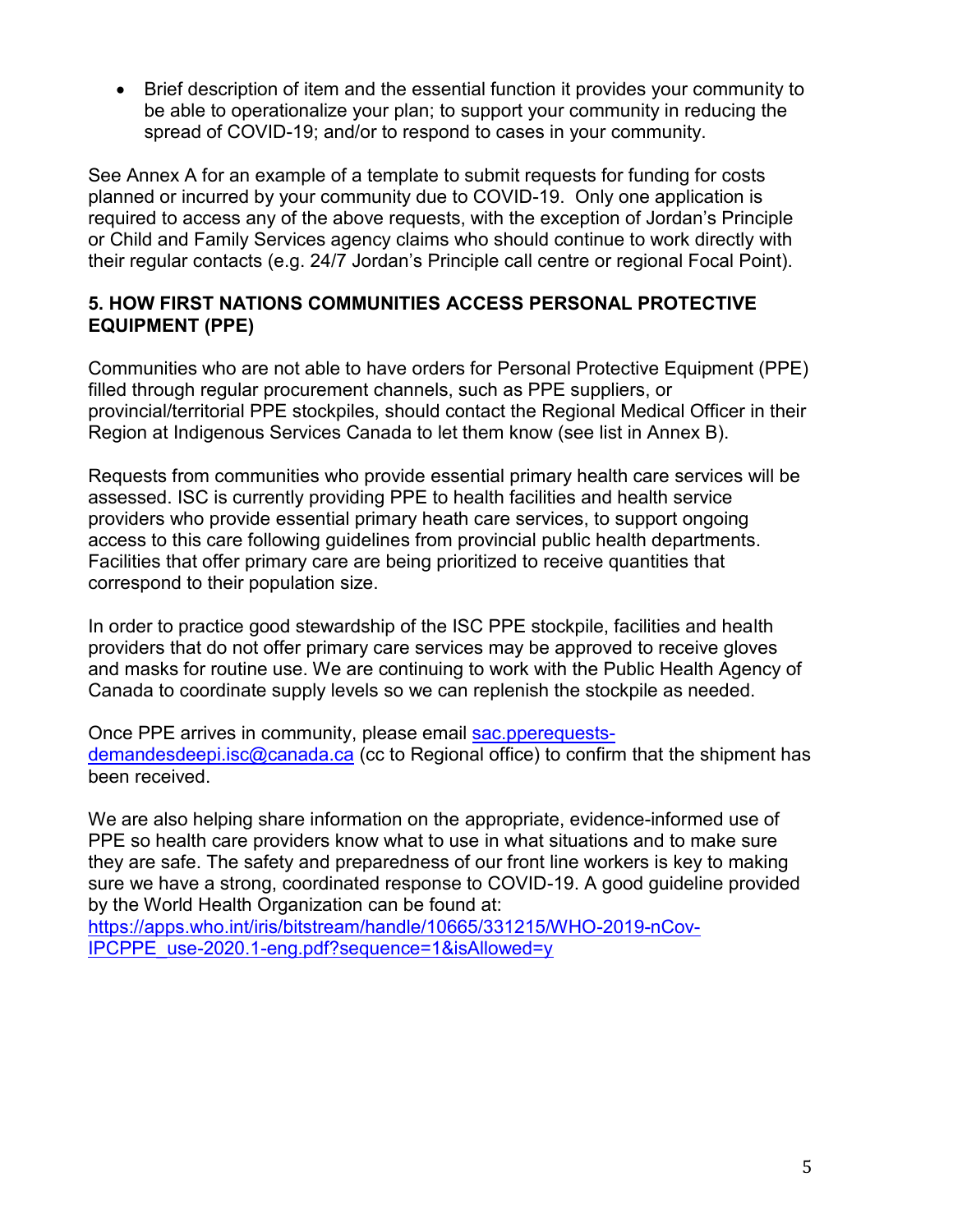# **ANNEX A: TEMPLATE TO REQUEST FUNDING UNDER COVID-19**

# **COVID-19 Funding Relief Request Template**

Name of Community: \_\_\_\_\_\_\_\_\_\_\_\_\_\_\_\_\_\_\_\_\_\_\_\_\_\_\_\_\_\_\_\_\_\_\_\_\_\_\_\_

Date of Submission: \_\_\_\_\_\_\_\_\_\_\_\_\_\_\_\_\_\_\_\_\_\_\_\_\_\_\_\_\_\_\_\_\_\_\_\_\_\_\_\_\_

Estimates/Invoices/Receipts for Actual Costs Incurred for items and/or services purchased (please list below and attach photocopies of invoices with your funding request) or submit a table of funding estimates

- *Invoice/receipt 1…*
- *Invoice/receipt 2…*
- *Invoice/receipt 3…*

### **Template**

| Item/service<br>Purchased       | Date of purchase | Cost of purchase | Reason for<br>Request                                                                                                                                                                          |
|---------------------------------|------------------|------------------|------------------------------------------------------------------------------------------------------------------------------------------------------------------------------------------------|
| <b>Additional bed</b><br>linens | March 16, 2020   | \$100.00         | <b>Additional bed</b><br>linens to support<br>infection prevention<br>control measures in<br>communities where<br>self-isolation of<br>members occurring<br>in separate facility<br>from house |
| Soap – cleaning                 | March 15, 2020   | \$75.00          | Soap required for<br>increased infection<br>prevention control<br>measures in<br>community                                                                                                     |
|                                 |                  |                  |                                                                                                                                                                                                |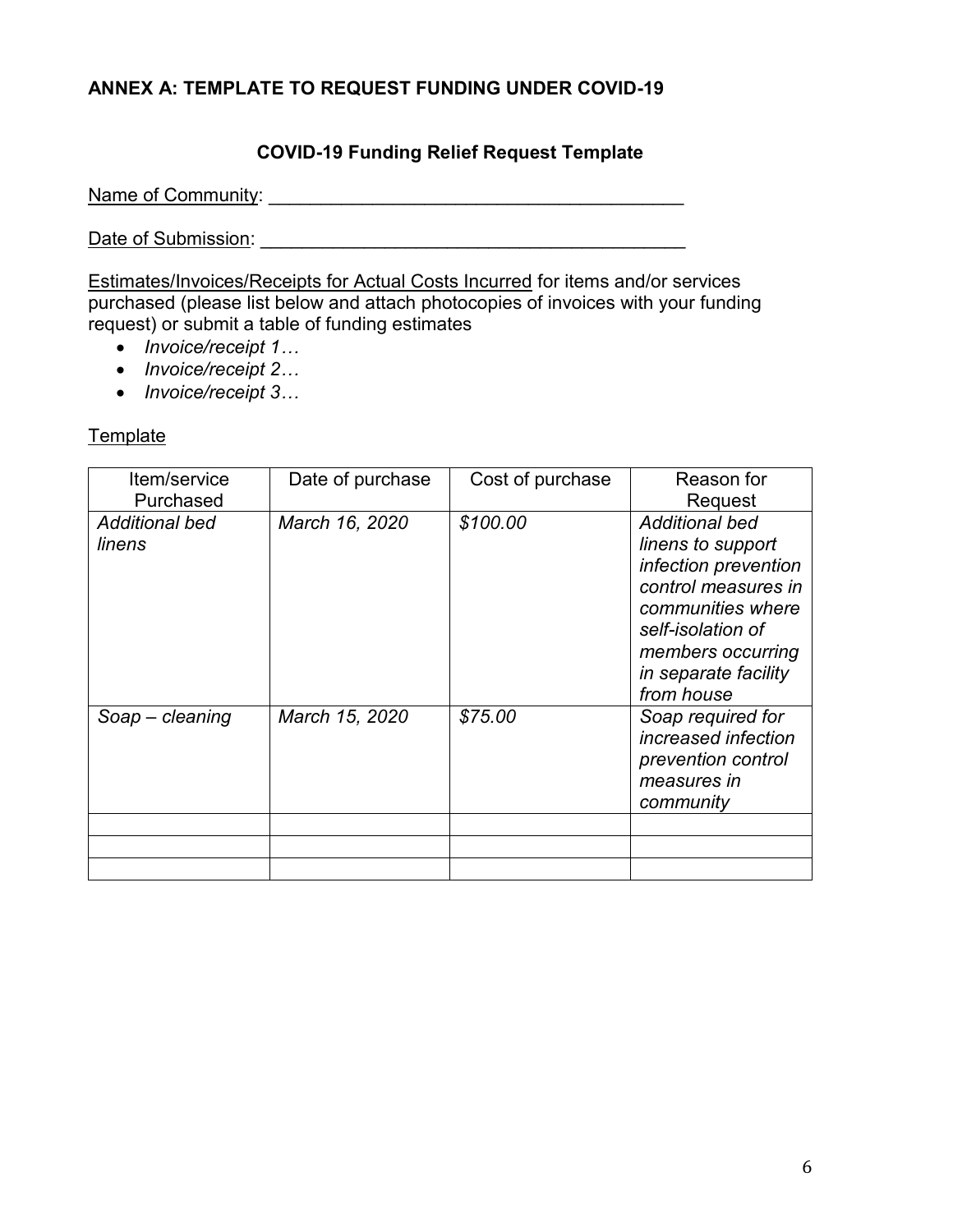### **ANNEX B: INDIGENOUS SERVICES CANADA – REGIONAL MEDICAL OFFICER**

#### Regional Medical Officers

**British Columbia** Dr. Evan Adams, First Nations Health Authority [Evan.Adams@fnha.ca](mailto:Evan.Adams@fnha.ca) 604-831-4898

#### **Alberta**

Dr. Wadieh Yacoub, Indignous Services Canada [sac.cdemergenciesab-urgencesmtab.isc@canada.ca](mailto:sac.cdemergenciesab-urgencesmtab.isc@canada.ca)

#### **Saskatchewan**

Dr. Ibrahim Khan, Indigenous Services Canada [Ibrahim.khan@canada.ca](mailto:Ibrahim.khan@canada.ca) 306-564-9175

#### **Northern Inter Tribal Health Authority**

Dr. Dubuka, Northern Inter Tribal Health Authority [nndubuka@nitha.com](mailto:nndubuka@nitha.com) 306-953-5021

#### **Manitoba**

Dr. Michael Routledge, Indigenous Services Canada [Michael.routledge@canada.ca](mailto:Michael.routledge@canada.ca) 204-984-8924

#### **Ontario**

Dr. Maurica Maher, Indigenous Services Canada [Maurica.maher@canada.ca](mailto:Maurica.maher@canada.ca) 1-833-978-2335

#### **Quebec**

Richard Budgell, Indigenous Services Canada [Richard.budgell@canada.ca](mailto:Richard.budgell@canada.ca) 514-283-4774

#### **Atlantic**

Dr. Eilish Cleary, Indigenous Services Canada [Eilish.cleary@canada.ca](mailto:Eilish.cleary@canada.ca) 506-249-5713

If you live in the territories, please contact your regional health authorities in the territory where you are located.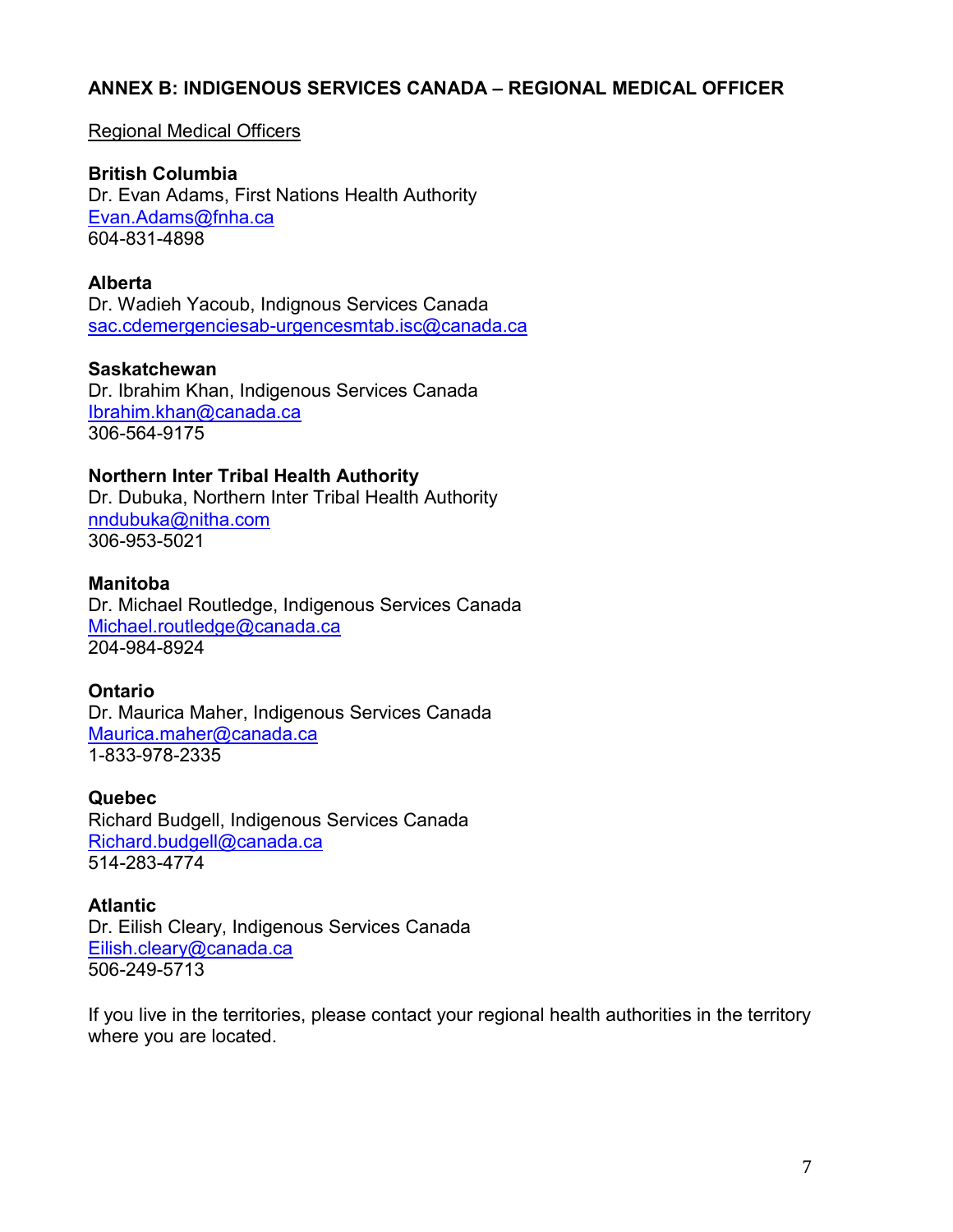# **ANNEX C: PROCESS TO REQUEST PERSONAL PROTECTIVE EQUIPMENT (PPE)**

Please contact your regional contact (Annex B) and they will assist you in obtaining the information below so that your request can be submitted to the ISC national stockpile.

| <b>Community</b><br><b>Requesting PPE</b>                       | Name                    | <b>Level of health</b><br>services provided<br>by the organization<br>making the request                                                                                                                                                                        | $\circ$<br>$\circ$<br>$\circ$                 | <b>Primary Care</b><br><b>Public Health</b><br>Other<br>(describe)                                                                                                                     |
|-----------------------------------------------------------------|-------------------------|-----------------------------------------------------------------------------------------------------------------------------------------------------------------------------------------------------------------------------------------------------------------|-----------------------------------------------|----------------------------------------------------------------------------------------------------------------------------------------------------------------------------------------|
| <b>Community</b><br>population                                  | <b>Number</b>           | Describe who will<br>use this PPE and<br>what PPE they will<br>use as per the<br>rational use of PPE<br>guidelines<br>(attached).                                                                                                                               |                                               |                                                                                                                                                                                        |
| Name, email, and<br>phone number of<br>person making<br>request |                         | # of staff requiring<br><b>PPE who are fit</b><br>tested to N95<br>models                                                                                                                                                                                       | $\circ$<br>$\circ$<br>$\circ$                 | 1860<br>1860S<br>$1870+$                                                                                                                                                               |
| <b>Transferred/Non-</b><br><b>Transferred</b>                   |                         | <b>Person requesting</b><br>agrees that PPE<br>will be stored<br>according to the<br>PPE storage guide<br>that was shared<br>with all<br>communities. This<br>includes ensuring<br>storage is<br>controlled to<br>maintain the<br>integrity of the<br>stockpile | <b>YES</b><br><b>NO</b>                       |                                                                                                                                                                                        |
| Able to access<br><b>PPE though</b><br>regular supplier         | <b>YES</b><br><b>NO</b> | <b>Reason for</b><br><b>Request</b>                                                                                                                                                                                                                             | $\circ$<br>O<br>$\circ$<br>$\circ$<br>$\circ$ | Supply in-stock<br>due to expire<br><b>Routine Use</b><br>Pre-Positioning<br>Response to<br>COVID-19 in or<br>near<br>community<br>Other<br>extenuating<br>circumstances<br>(describe) |